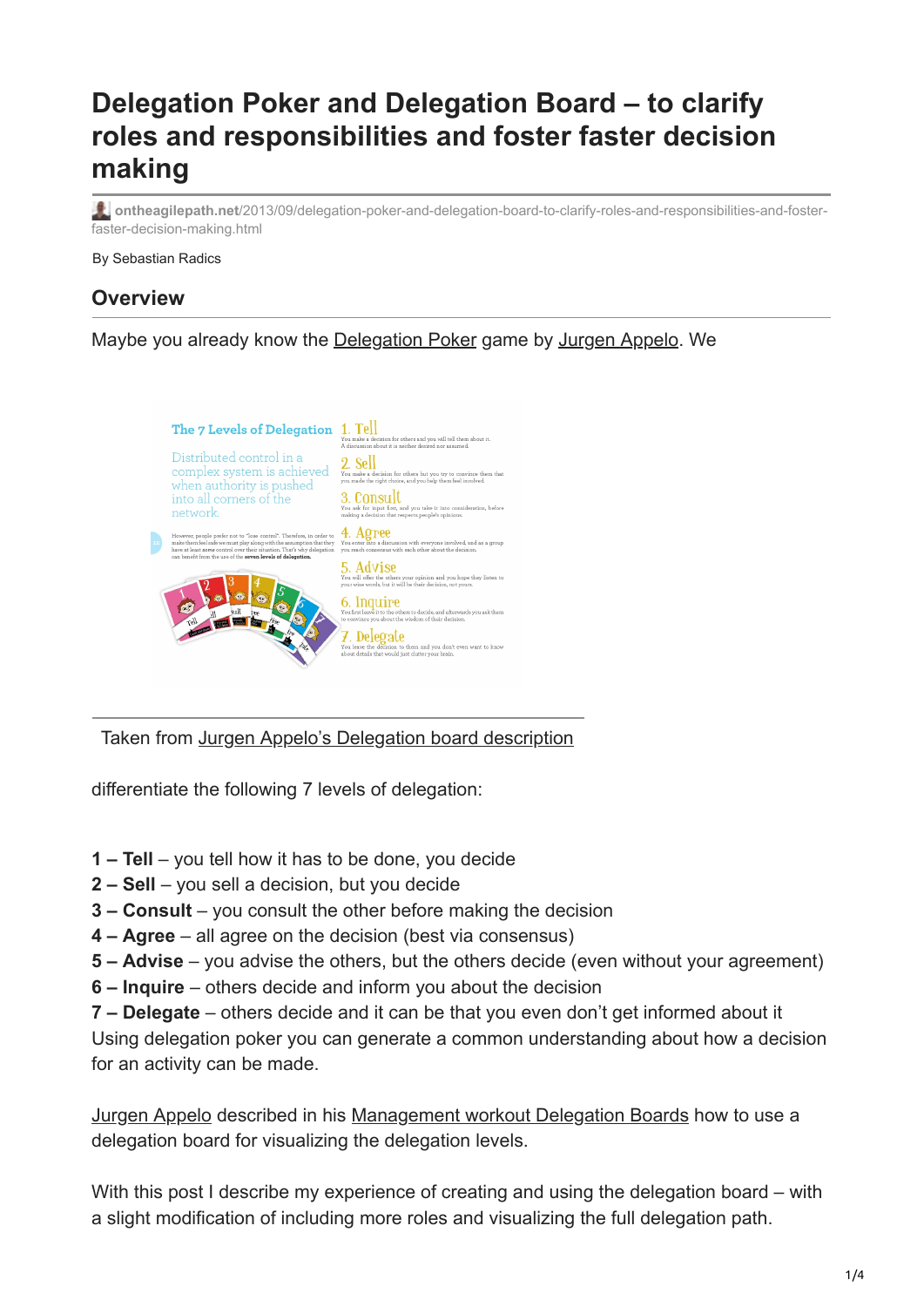## **A delegation board example**

Lets consider an example for 4 activities we would like to have a picture about the delegation level to use.

*Roles* involved (with some implicit hierarchy by CIO) – CIO, Manager Software Development (MSD), ScrumMaster, Development Scrum Team.

Example *activities* are:

- Hiring decision if the team can hire one more team member. How should all roles be involved in deciding about a candidate
- Agile process changes e.g. if the team would like to switch to ScrumBan instead of Scrum
- $\bullet$  Holiday approval how is the decision path for standard holidays (e.g. up to 2 weeks)
- Team event based on a given team budget, how can the team decide on a team event to do

With the help of [delegation poker](http://www.management30.com/product/delegation-poker/) for all constellations (CIO with MSD, MSD with ScrumMaster, ScrumMaster with Team) and for all activities the delegation board can look like the following example:

| <b>Task</b>             | <b>CIO with</b><br><b>MSD</b> | <b>MSD with</b><br><b>ScrumMaster</b> | <b>ScrumMaster with</b><br><b>Team</b> |
|-------------------------|-------------------------------|---------------------------------------|----------------------------------------|
| Hiring decision         | 5                             | 4                                     | 4                                      |
| Agile process<br>change | 6                             | 5                                     | 4                                      |
| Holiday approval        |                               | 5                                     | 4 (future $5$ )                        |
| Team event              | 6                             | 5                                     | 5                                      |

| (1=Tell, 2=Sell, 3=Consult, 4=Agree, 5=Advise, 6=Inquire, 7=Delegate) |  |  |
|-----------------------------------------------------------------------|--|--|
|-----------------------------------------------------------------------|--|--|

#### Some explanation:

Read the table headline from left to right for the delegation flow (delegation flows from the CIO to the Team). This means – the CIO needs to be involved in a decision made by the MSD, the MSD needs to be involved in a decision made by the ScrumMaster, the ScrumMaster needs to be involved in a decision made by the team in what way.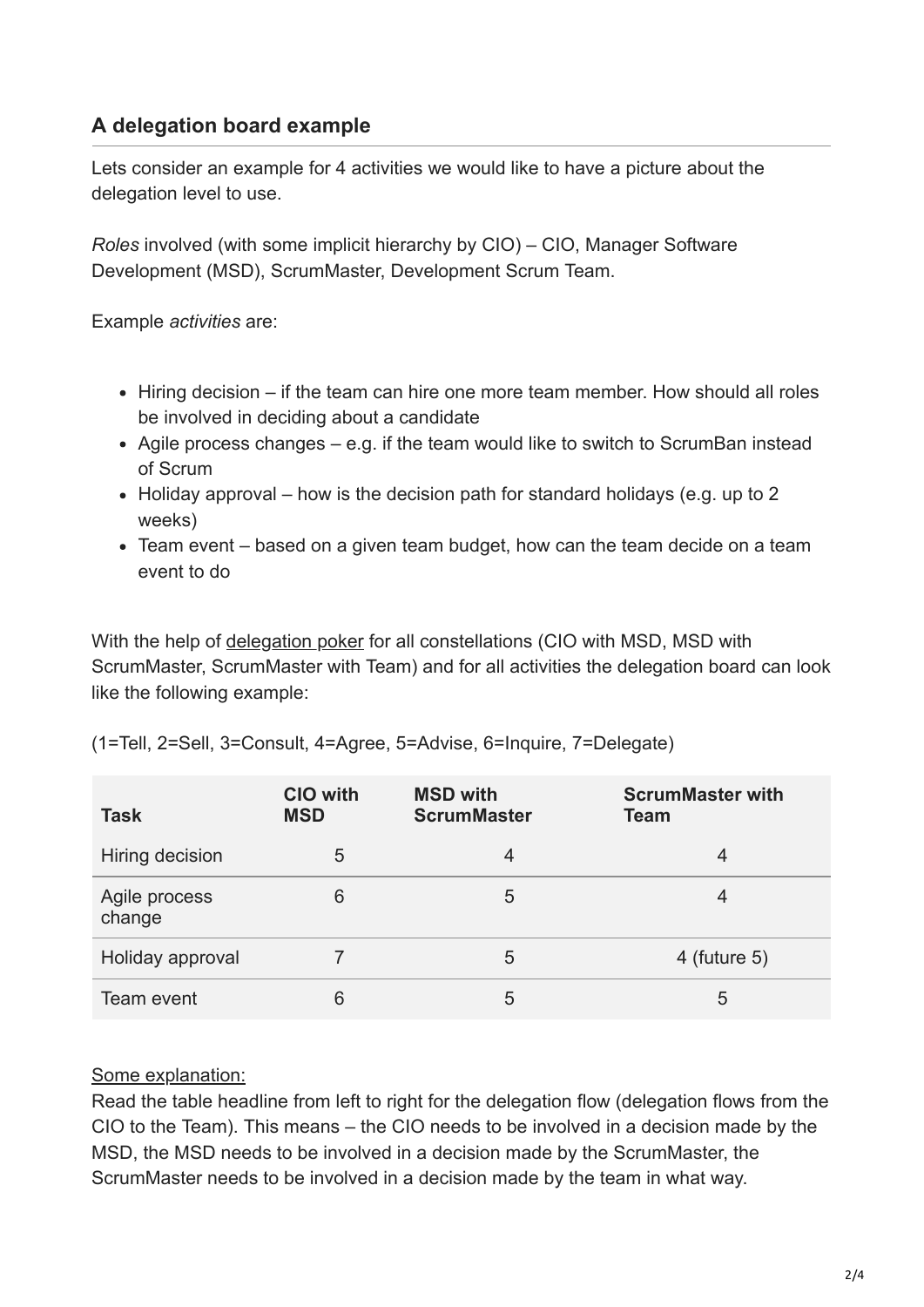E.g. for a holiday approval the CIO delegates it completely to the MSD, the MSD would like to be involved with an advise – as the MSD has an more global overview for all teams. The ScrumMaster currently comes to an agreement with the team about the holiday – considering the advise by the MSD.

The future 5 means – the team should get the full power to decide using advises from roles having a broader overview.

#### **What's the value of it?**



**Implicit gets explicit** – all involved get a common understanding on how to come to a decision for an activity. Using delegation poker fosters communication and converts implicit assumptions about how decisions should be made to explicit agreements.

**Faster decisions** – all agreed on how to decide for an activity. This removes waste by avoiding to many recipients via e-Mail distribution lists and large meetings with an attendee list showing, that roles and responsibilities are not clear. You know whom to involve when and how to come to a decision.

**Knowledge transfer** – about roles and responsibilities. I often faced the problem that it's not really clear what a role implies and all assume something about it. The delegation board shows for a role how it's involvement looks like. It's not a replacement for a role description, but clarifies already a lot.

## **Questions to answer**

*Should you consider the current state of delegation or how it should be in your optimal environment?*

I used the current version and as you can see mentioned in braces what the optimal solution would be.

This is an action point for changing the environment, that can immediately go to the impediment list. I would suggest the role blocking the delegation works on it with the role that would like to have it delegated and with this under it's circle of control.